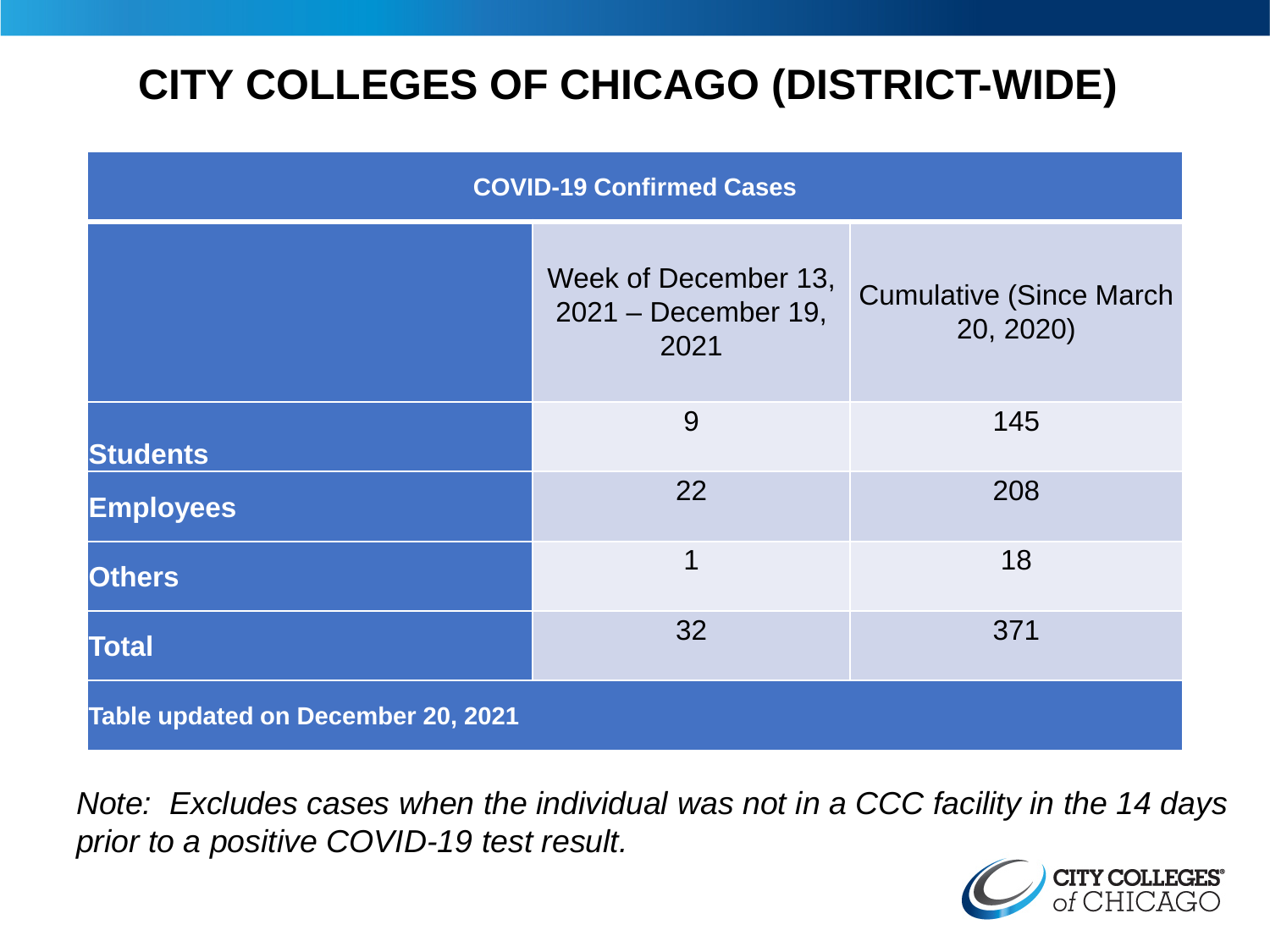## **DALEY COLLEGE**

| <b>COVID-19 Confirmed Cases</b>    |                                                     |                                              |
|------------------------------------|-----------------------------------------------------|----------------------------------------------|
|                                    | Week of December 13,<br>2021 – December 19,<br>2021 | <b>Cumulative (Since March)</b><br>20, 2020) |
| <b>Students</b>                    | $\overline{0}$                                      | 9                                            |
| <b>Employees</b>                   | 1                                                   | 22                                           |
| <b>Others</b>                      | $\Omega$                                            | 3                                            |
| <b>Total</b>                       | 1                                                   | 34                                           |
| Table updated on December 20, 2021 |                                                     |                                              |

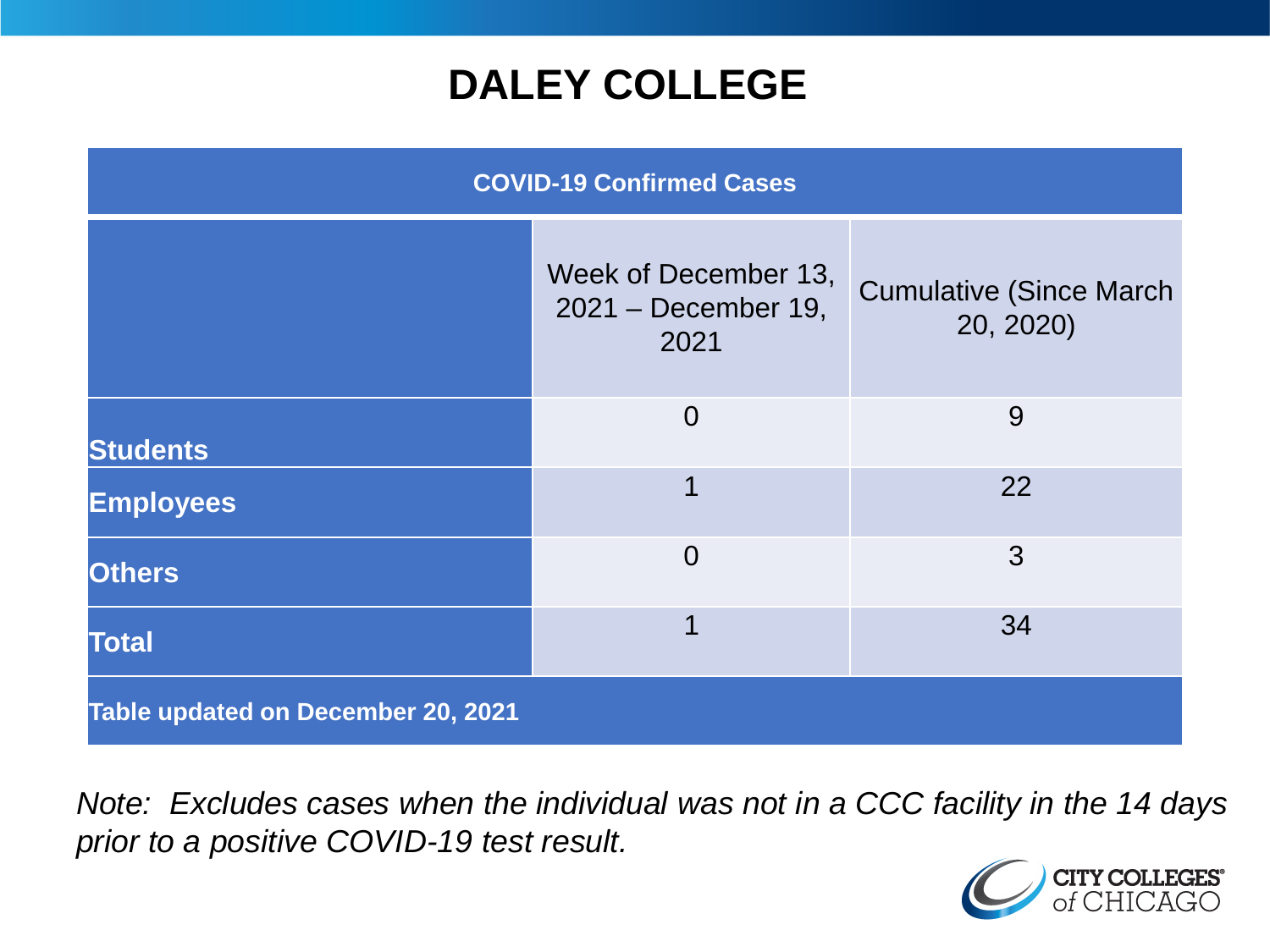## **HAROLD WASHINGTON COLLEGE**

| <b>COVID-19 Confirmed Cases</b>    |                                                     |                                              |
|------------------------------------|-----------------------------------------------------|----------------------------------------------|
|                                    | Week of December 13,<br>2021 – December 19,<br>2021 | <b>Cumulative (Since March)</b><br>20, 2020) |
| <b>Students</b>                    | 3                                                   | 24                                           |
| <b>Employees</b>                   | $\overline{2}$                                      | 20                                           |
| <b>Others</b>                      | $\overline{0}$                                      | $\overline{2}$                               |
| <b>Total</b>                       | 5                                                   | 46                                           |
| Table updated on December 20, 2021 |                                                     |                                              |

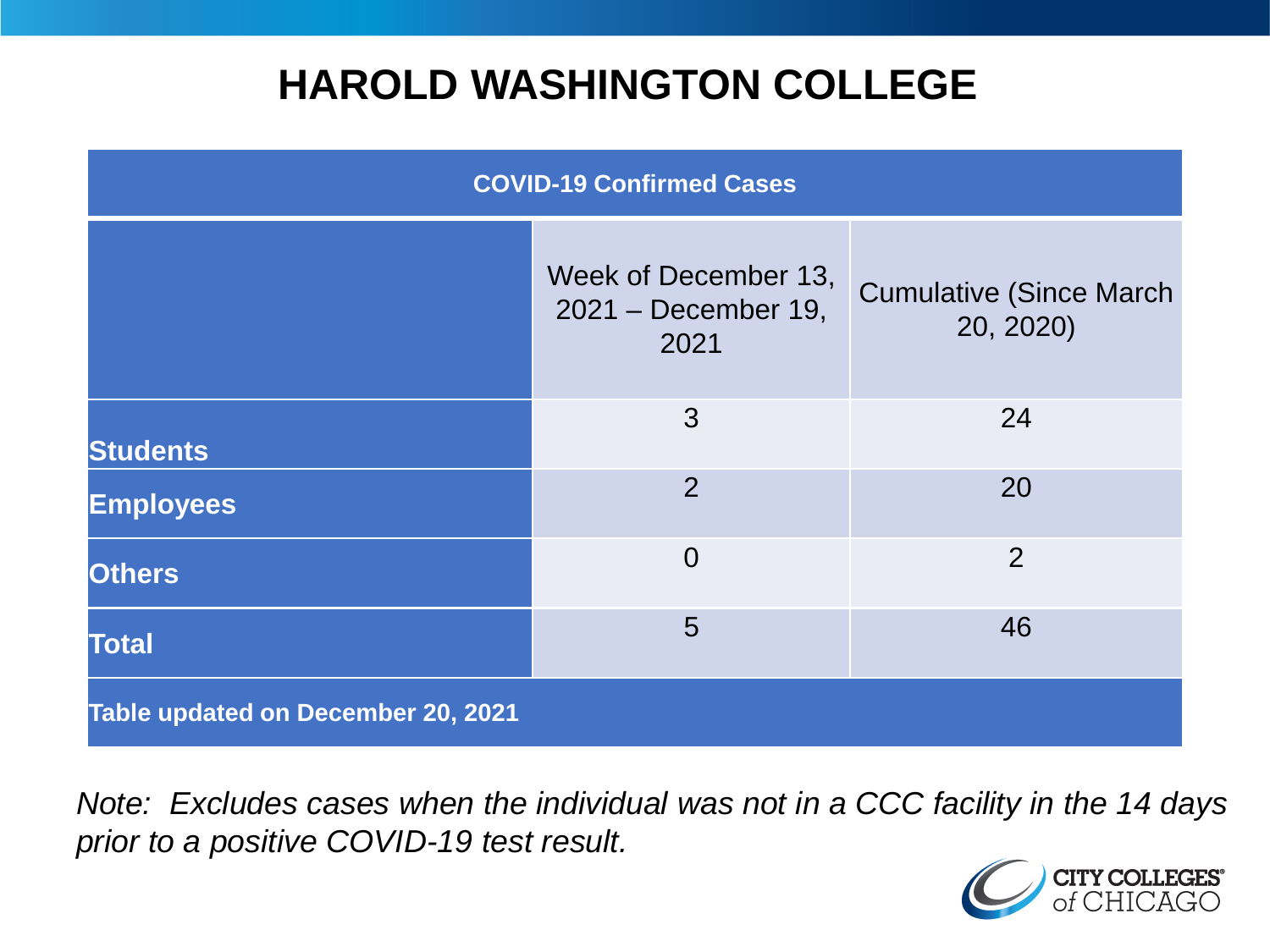## **KENNEDY-KING COLLEGE**

| <b>COVID-19 Confirmed Cases</b>    |                                                       |                                              |
|------------------------------------|-------------------------------------------------------|----------------------------------------------|
|                                    | Week of December 13,<br>$2021 - December 19,$<br>2021 | <b>Cumulative (Since March)</b><br>20, 2020) |
| <b>Students</b>                    | $\overline{0}$                                        | 12                                           |
| <b>Employees</b>                   | 1                                                     | 37                                           |
| <b>Others</b>                      | $\Omega$                                              | 2                                            |
| <b>Total</b>                       | 1                                                     | 51                                           |
| Table updated on December 20, 2021 |                                                       |                                              |

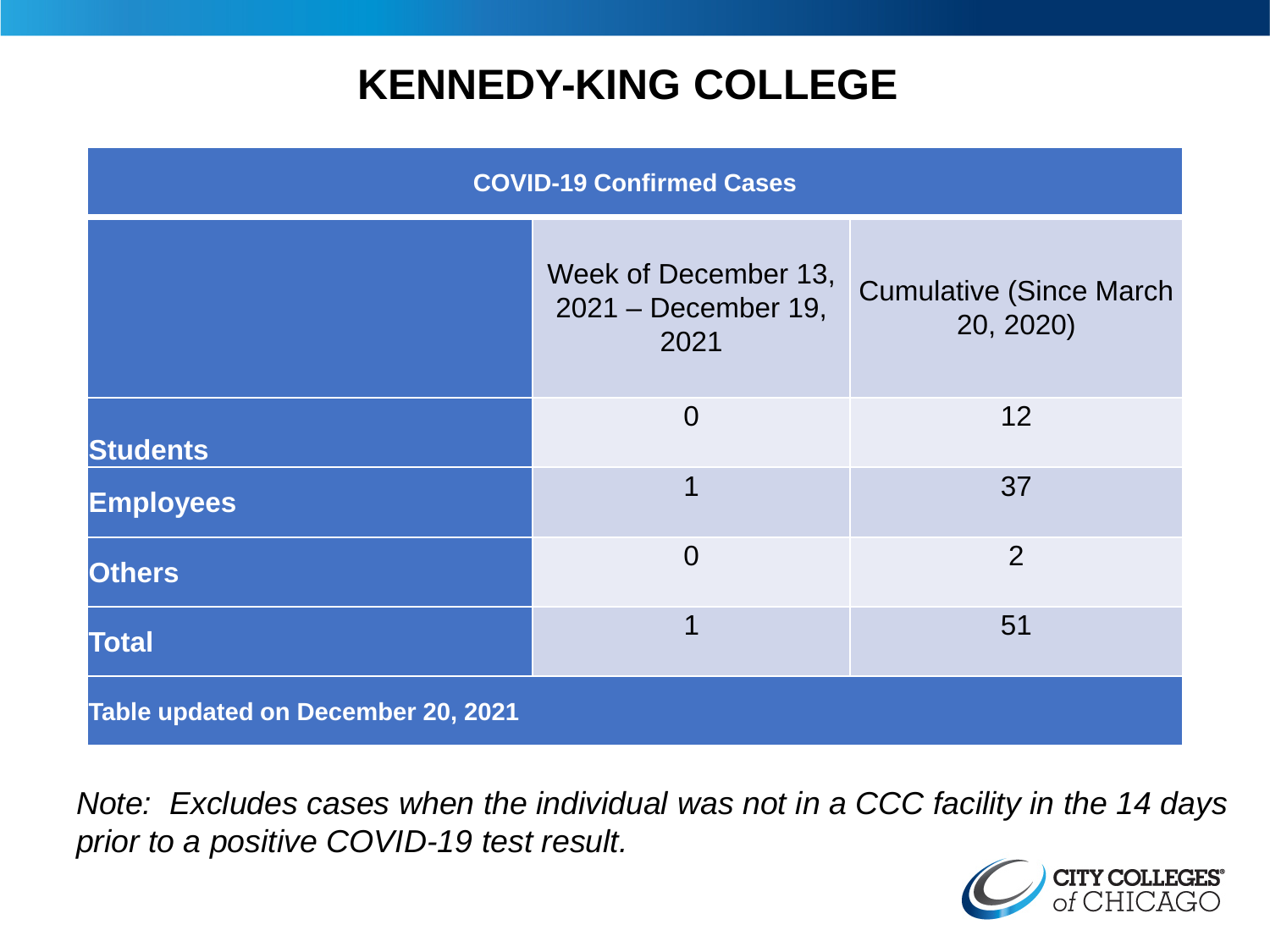# **MALCOLM X COLLEGE**

| <b>COVID-19 Confirmed Cases</b>    |                                                     |                                              |
|------------------------------------|-----------------------------------------------------|----------------------------------------------|
|                                    | Week of December 13,<br>2021 - December 19,<br>2021 | <b>Cumulative (Since March)</b><br>20, 2020) |
| <b>Students</b>                    | 3                                                   | 59                                           |
| <b>Employees</b>                   | $\overline{4}$                                      | 40                                           |
| <b>Others</b>                      | $\overline{0}$                                      | 3                                            |
| <b>Total</b>                       | $\overline{7}$                                      | 102                                          |
| Table updated on December 20, 2021 |                                                     |                                              |

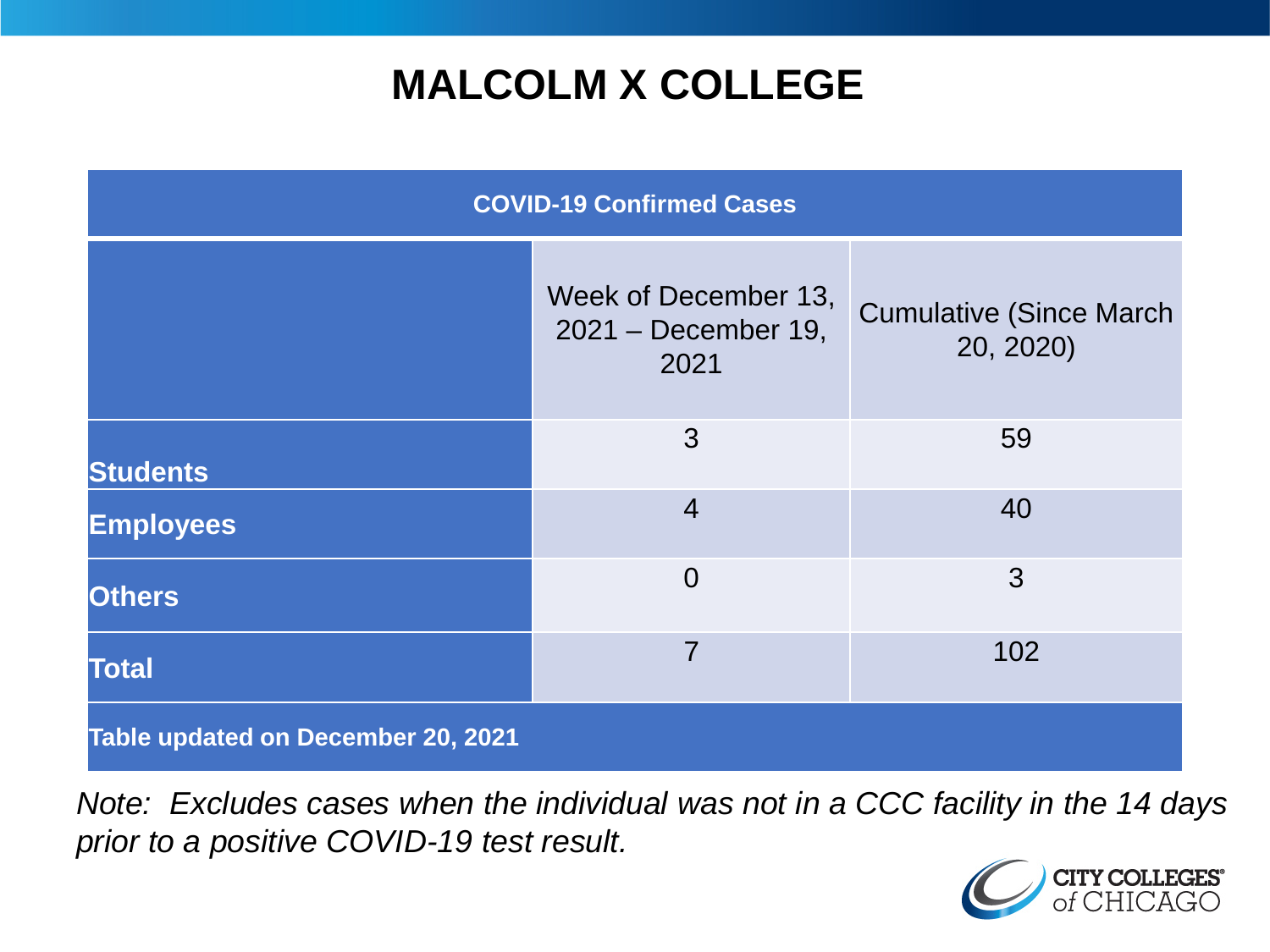# **OLIVE-HARVEY COLLEGE**

| <b>COVID-19 Confirmed Cases</b>    |                                                        |                                              |
|------------------------------------|--------------------------------------------------------|----------------------------------------------|
|                                    | Week of December 13,<br>$2021 - December 19$ ,<br>2021 | <b>Cumulative (Since March)</b><br>20, 2020) |
| <b>Students</b>                    | $\overline{0}$                                         | 6                                            |
| <b>Employees</b>                   | 6                                                      | 30                                           |
| <b>Others</b>                      | $\overline{0}$                                         | $\overline{4}$                               |
| <b>Total</b>                       | 6                                                      | 40                                           |
| Table updated on December 20, 2021 |                                                        |                                              |

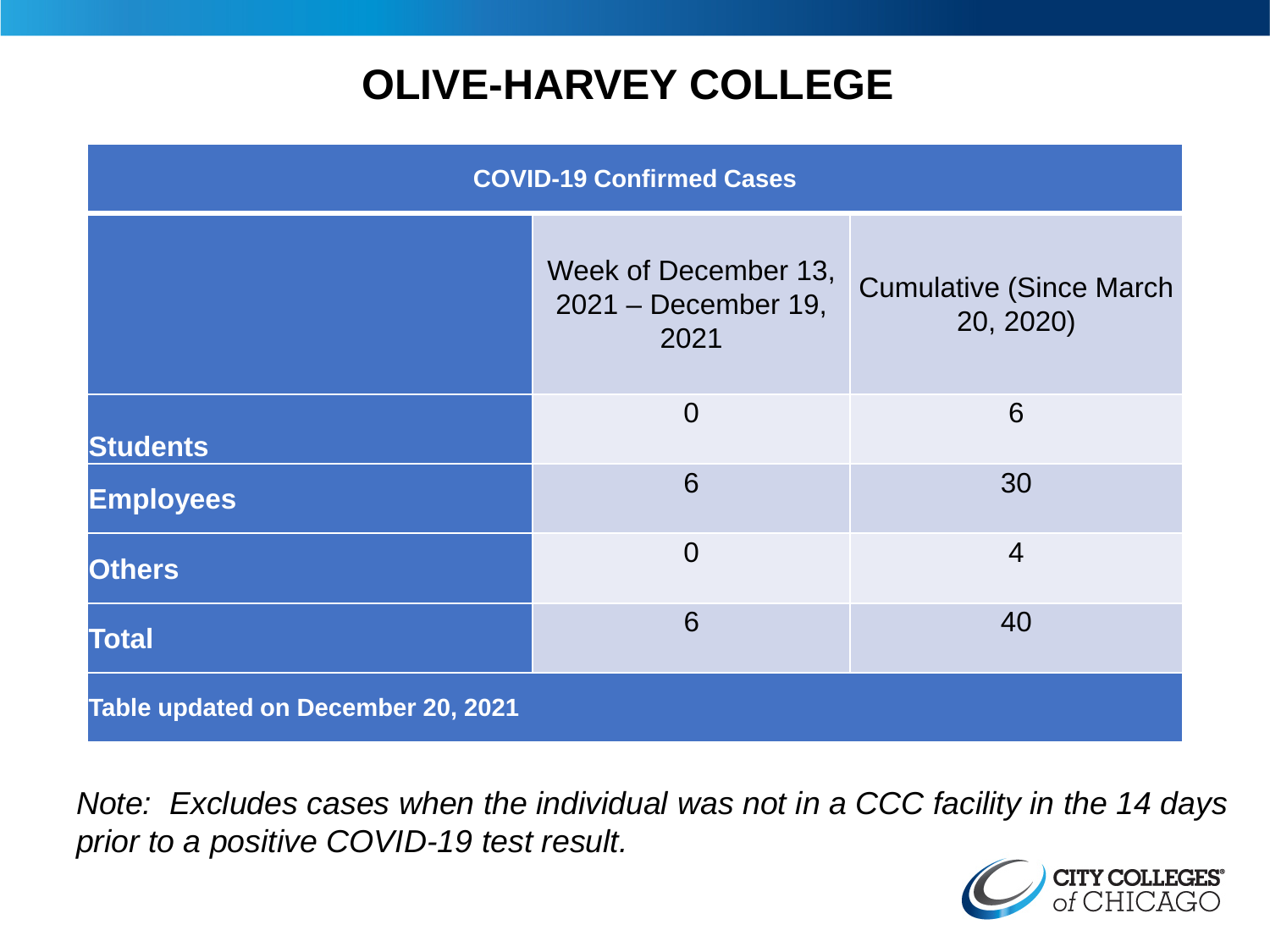## **TRUMAN COLLEGE**

| <b>COVID-19 Confirmed Cases</b>    |                                                     |                                              |
|------------------------------------|-----------------------------------------------------|----------------------------------------------|
|                                    | Week of December 13,<br>2021 - December 19,<br>2021 | <b>Cumulative (Since March)</b><br>20, 2020) |
| <b>Students</b>                    | 1                                                   | 15                                           |
| <b>Employees</b>                   | 5                                                   | 30                                           |
| <b>Others</b>                      | $\overline{0}$                                      | $\overline{0}$                               |
| <b>Total</b>                       | 6                                                   | 45                                           |
| Table updated on December 20, 2021 |                                                     |                                              |

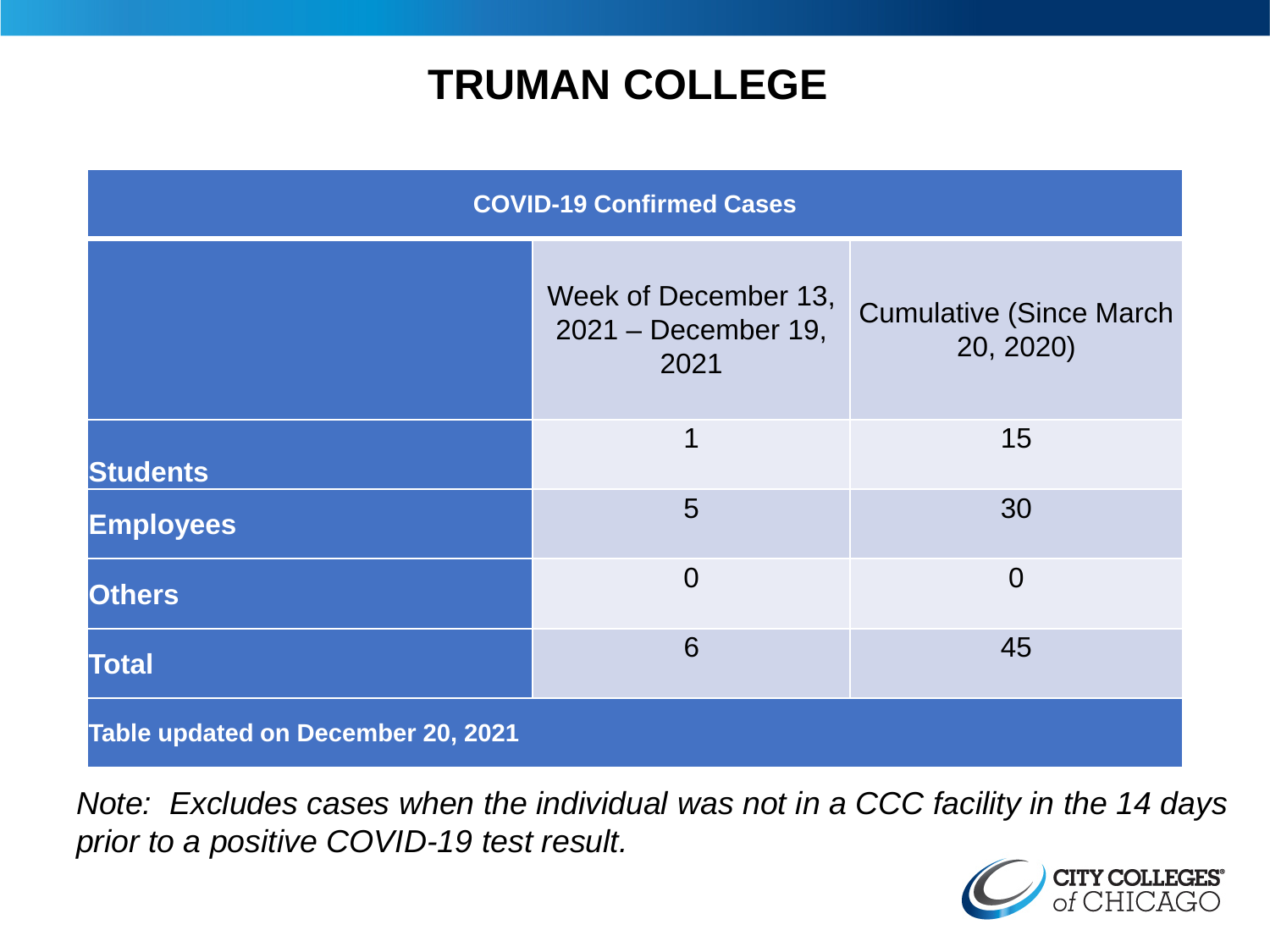## **WRIGHT COLLEGE**

| <b>COVID-19 Confirmed Cases</b>    |                                                     |                                              |
|------------------------------------|-----------------------------------------------------|----------------------------------------------|
|                                    | Week of December 13,<br>2021 - December 19,<br>2021 | <b>Cumulative (Since March)</b><br>20, 2020) |
| <b>Students</b>                    | $\overline{2}$                                      | 20                                           |
| <b>Employees</b>                   | $\overline{0}$                                      | 24                                           |
| <b>Others</b>                      | 1                                                   | $\overline{2}$                               |
| <b>Total</b>                       | 3                                                   | 46                                           |
| Table updated on December 20, 2021 |                                                     |                                              |